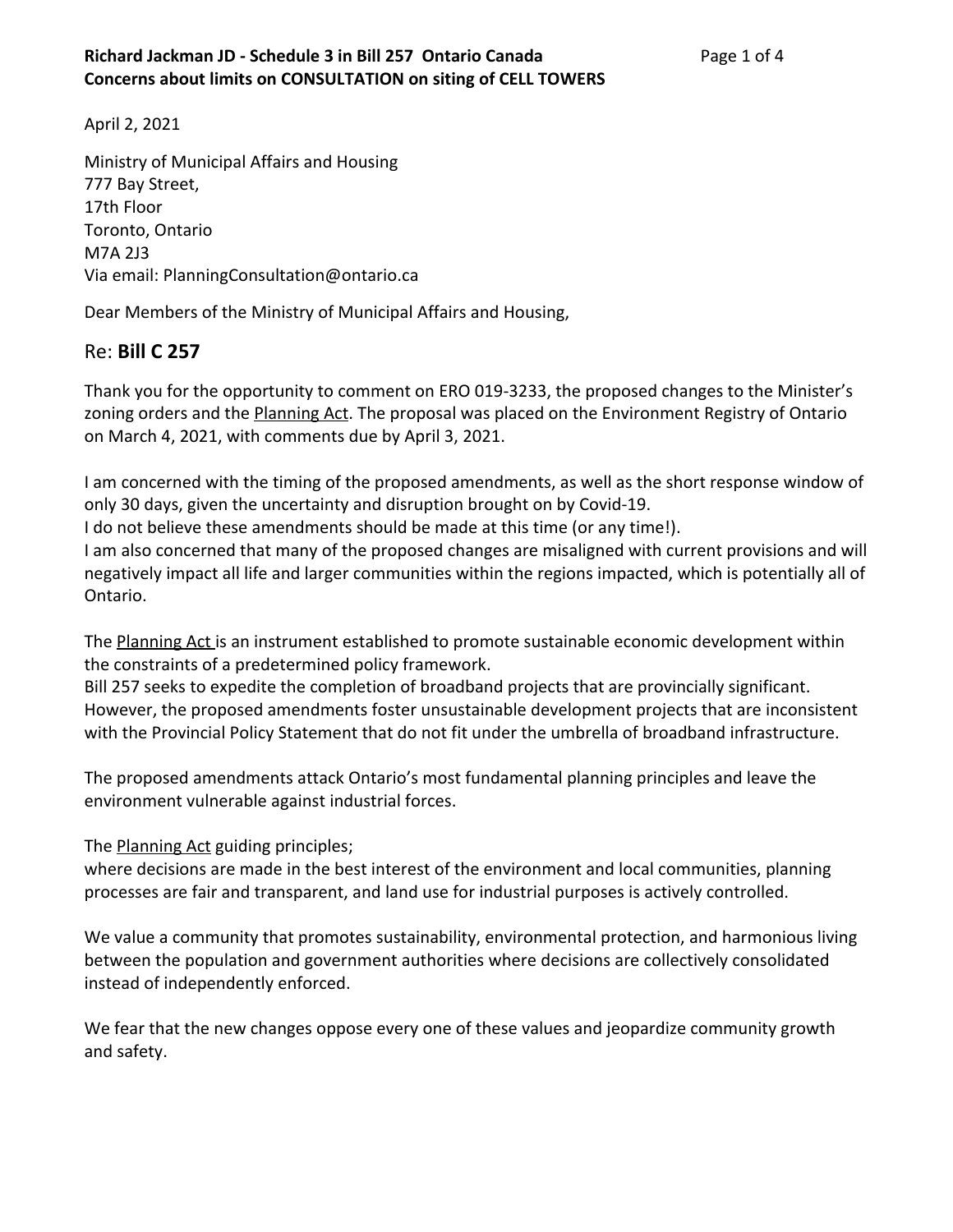### **Richard Jackman JD - Schedule 3 in Bill 257 Ontario Canada** Page 2 of 4 **Concerns about limits on CONSULTATION on siting of CELL TOWERS**

They also pose a significant risk to future generations and I am concerned that communities will become too unsustainable to accommodate growing populations.

There is significant evidence world wide that 5G and all EMFs are detrimental to life, human and otherwise.

The question arises, "**Have any of the Committee members reviewed this information?**"

These proposed changes appear short sighted in light of the unprecedented and dangerous drop in biodiversity we are currently witnessing alongside the increased extreme weather conditions connected with climate change.

Nature in its complexity, when left to behave freely, has produced an abundance of interdependent life; if an economy thrives with access to resources then we would be wise to maximize our available biodiversity and biomass instead of harming it.

# **Concerns**

## **Schedule 3 - Specific Policy Concerns**

Under Schedule 3 of Bill 257, there are proposed amendments to the Planning Act which would have a strong impact on existing and future Minister's Zoning Orders implemented by the provincial government.

Furthermore, this amendment would be unaligned with the **Provincial Policy Statement (PPS)** which outlines the provisions "for appropriate development **while protecting resources of provincial interest, public health and safety, and the quality of the natural and built environment**."

The **PPS** is the baseline for which the Planning Act is required to be consistent with its intent in order to ensure fairness and equality in the process of land use planning within the province. Any type of developmental infrastructure that needs to be created while being excluded from both the Planning Act and the PPS should not be accepted or permitted at all.

**Moreover, giving the allowance to the Minister to approve these developments without taking into consideration the environmental implications, would create a large impact on planning in Ontario and would undermine the regulations that municipalities and other authorities follow.**

This imbalance in power is further exemplified as the **Minister's Zoning Orders (MZO)** do not need any public consultation nor are they subject to appeal, which **excludes Ontario citizens from important planning processes (see below).**

Additionally, there is concern with the changes that would encompass both past and future MZOs being approved by the government.

**Between 2020/21 there has been a stark increase in MZOs being issued, many being approved quickly and quietly, increasing the potential impacts on environmental and anthropogenic health.**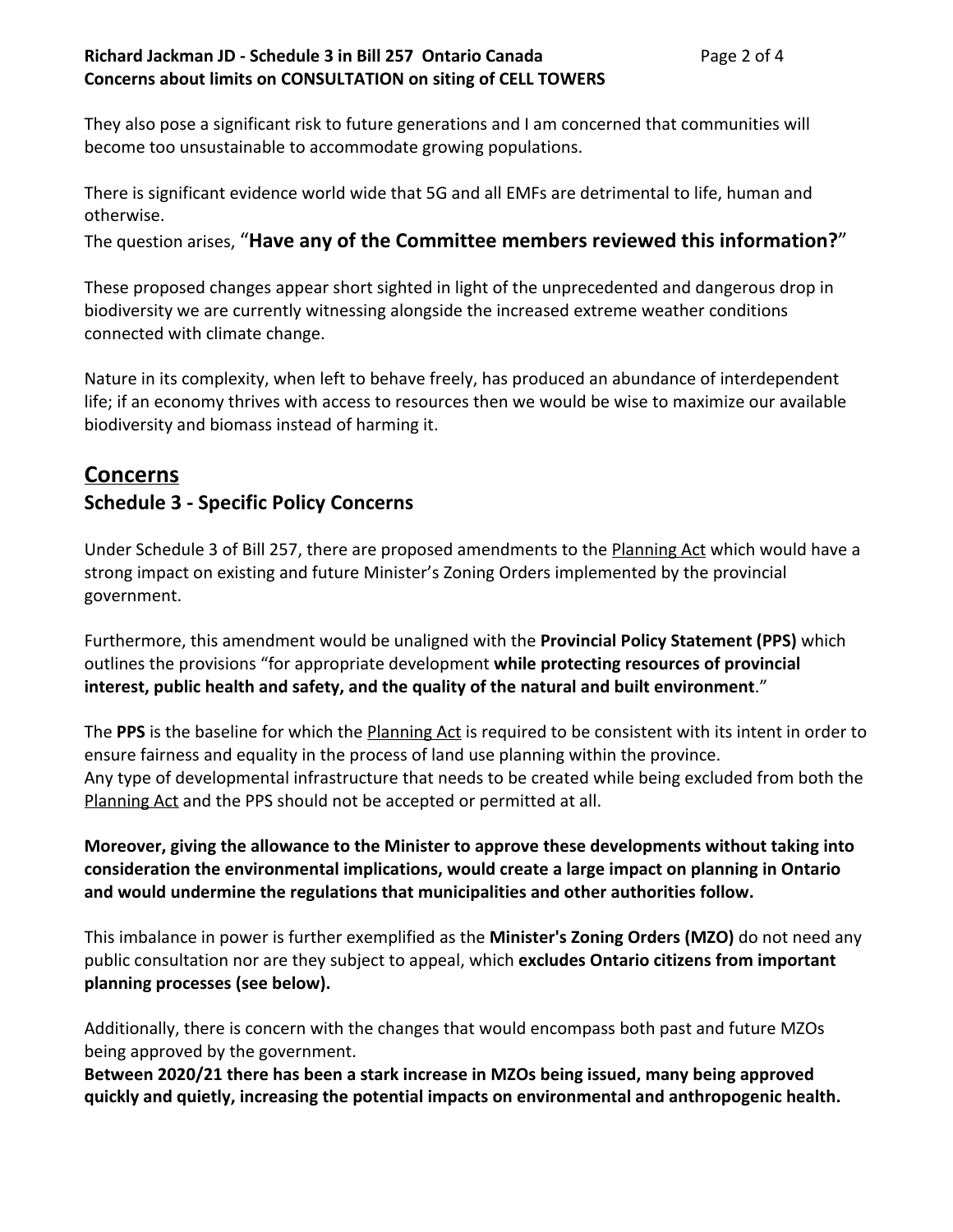#### **Richard Jackman JD - Schedule 3 in Bill 257 Ontario Canada** Page 3 of 4 **Concerns about limits on CONSULTATION on siting of CELL TOWERS**

Schedule 3 is giving carte blanche to these harmful developments in breach of the PPS, in turn making them legal and lawful.

## **Lack of Transparency and the Democratic Implications**

Not only do I object to the content and policy of Schedule 3, I also find **the means and tactics of including this Schedule in Bill 257 to be unethical and deceitful.**

Including proposed legislation about changes to Minister's Zoning Orders in an unrelated Bill is an intentional tactic used to deter public attention from the said legislation in order to abscond your government of responsibility for its illegal actions.

### **The lack of transparency demonstrated by the introduction of Schedule 3 in Bill 257 is unacceptable and I am troubled that the government would go to such lengths to hide its actions from its constituents and residents.**

Schedule 3 of Bill 257 not only shows a clear lack of respect for the environment, Ontario's municipalities and planning legislation, but also for Ontarians and the political process in the province of Ontario.

## **No true consultation**

The concept of consultation has never been truly defined by a Canadian Court.

As a consequence the concept, unlike in the United Kingdom, has never been defined.

The consequences sadly lead to abuse. The few days silently allotted to respond in this case reflects that intent.

I am summarizing below the case that I believe defines 'consultation' in common law jurisdictions.

It is time we have our own decision.

The UK's highest court has endorsed the basic requirements of a "fair" consultation exercise for the first time, while overturning a consultation conducted by a London local authority.

03 Nov 2014 (Moseley vs. London Borough of Haringey [2014] UKSC 56).

The Court of Appeal confirmed the so-called 'Gunning principles', named after the 1985 High Court case in which they were established, in 2001.

However, neither the Supreme Court nor its predecessor, the House of Lords, had previously endorsed them.

"Consultation is a concept which comes into play in a wide range of legal disciplines, from employment through planning to local government, but what does it mean?" said litigation expert Craig Connal QC of Pinsent Masons, the law firm behind Out-Law.com.